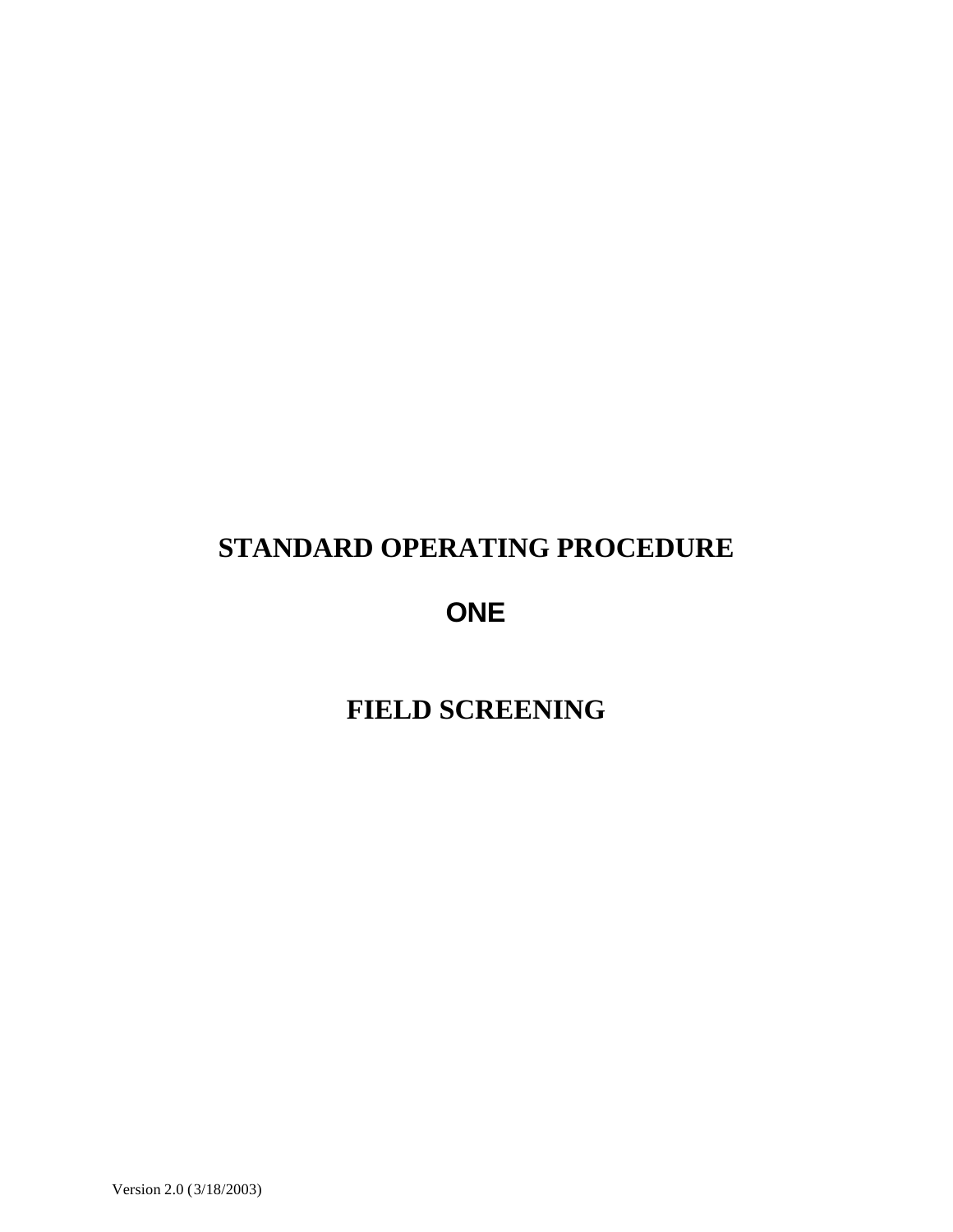# **TABLE OF CONTENTS**

|                                         | Page |
|-----------------------------------------|------|
| 2.0 DETERMINATION OF ANALYTICAL RESULTS |      |
|                                         |      |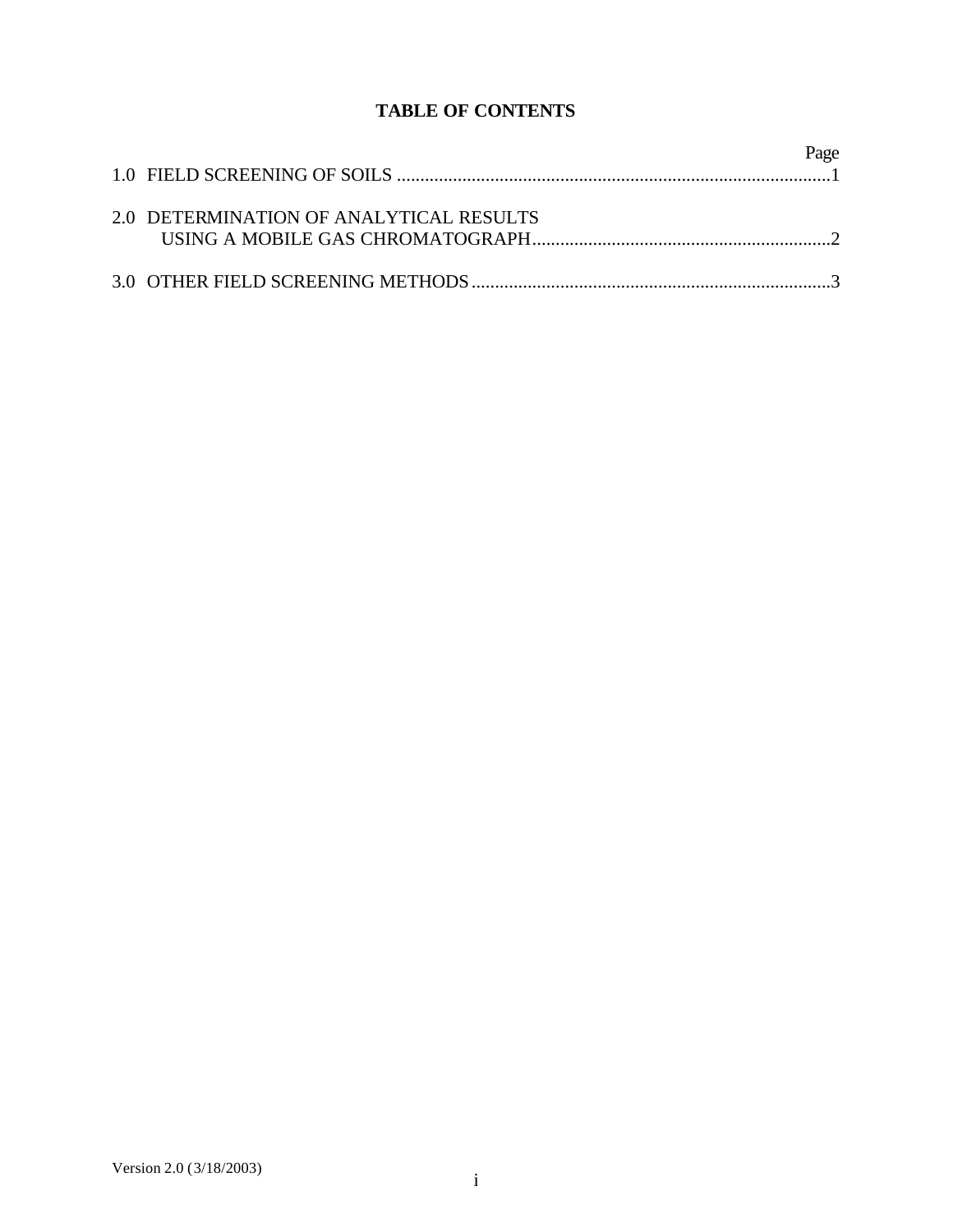## **1.0 FIELD SCREENING OF SOILS**

The South Dakota Department of Environment and Natural Resources has developed a field soil sampling and screening method patterned after the Minnesota Pollution Control Agency and research performed by John J. Fitzgerald. This methodology was developed for field soil screening to generate consistency and reliability of results when using PID/FID instruments. **Soil samples collected for field soil screening may not be used for laboratory analysis. Separate soil samples must be collected according to the soil sampling protocols outlined in this handbook.** The field soil sampling and screening procedures shall include the following:

- 1. Samples collected during drilling procedures must be taken in advance of the drill bit or auger.
- 2. No samples shall be collected from the auger flights.
- 3. When using PID/FID instrument the following procedure must be used:
	- A. Half-fill **either** a glass jar, or a plastic whirl pack bag or Ziploc® baggie.
		- 1) When using glass jars:
			- a. Fill jars with a total capacity of 8 oz. or 16 oz. Preferably 16 oz.
			- b. Seal each jar with one (1) or two (2) sheets of aluminum foil with the screw cap applied to secure the aluminum foil.
		- 2) When using whirl pack bags or Ziploc® baggies:
			- a. Half fill whirl pack bags from the split spoon or the excavation.
			- b. Whirl and tie or zip to close.
	- B. Vigorously shake the sample jars or bags for at least thirty (30) seconds once or twice in a 10-15 minute period to allow for headspace development.
	- C. If ambient temperatures are below  $32^0$  Fahrenheit (0<sup>0</sup> Celsius) headspace development is to be within a heated vehicle or building.
	- D. Quickly insert the PID/FID sampling probe through the aluminum foil. If plastic bags are used, unzip the corner of the bag approximately one to two inches and insert the probe or insert the probe through the plastic. Record the maximum meter response (should be within the first 2-5 seconds). Erratic responses should be discounted as a result of high organic vapor concentrations or conditions of elevated headspace moisture.
	- E. Record headspace screening data from both jars or bags for comparison.
	- F. PID/FID instruments shall be operated and calibrated to yield "total organic vapors" in parts per million as benzene. PID instruments should be operated with a 10.2 eV